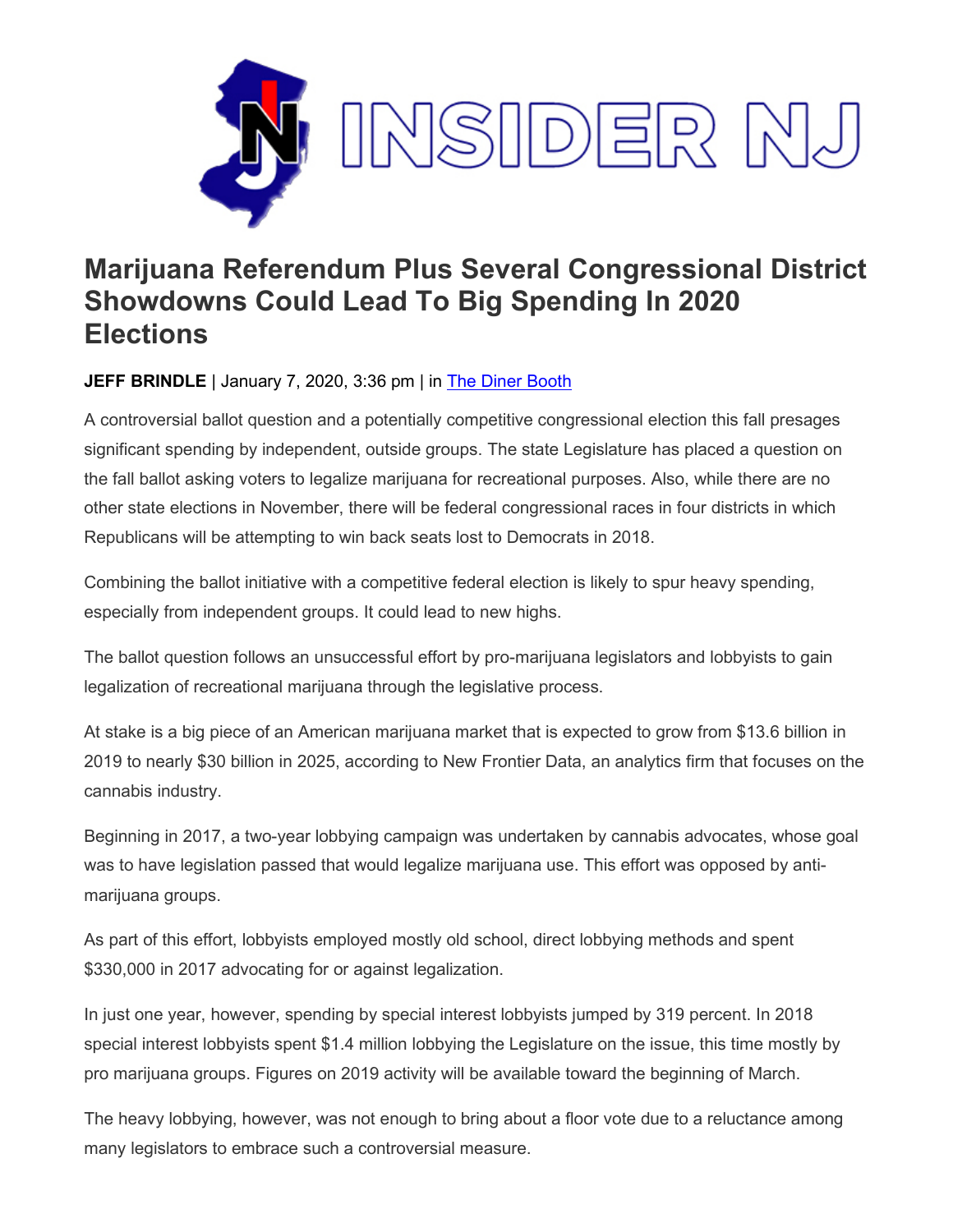Now that lawmakers have asked voters to decide the matter, spending for and against recreational marijuana use will predictably climb.

Already, \$140 million has been spent on public questions involving marijuana legalization efforts in 10 other states, according to the National Institute on Money in Politics. This includes unsuccessful and successful campaigns, sometimes in the same states. The total does not include initiatives focused solely on legalizing marijuana use for medical purposes

Illinois in 2019 became the first state to permit the use of marijuana solely through legislation and the 11<sup>th</sup> to legalize its use.

| <b>State</b>  | Year | <b>Totals</b>              | <b>Outcome</b> |
|---------------|------|----------------------------|----------------|
| Michigan      | 2018 | \$<br>6,948,539            | Passed         |
| North Dakota  | 2018 | \$<br>437,491              | Failed         |
| Arizona       | 2016 | \$15,257,014               | Failed         |
| California    | 2016 | \$39,215,141               | Passed         |
| Maine         | 2016 | 3,745,152<br>$\mathcal{L}$ | Passed         |
| Massachusetts | 2016 | 9,954,444<br>\$            | Passed         |
| Nevada        | 2016 | 3,698,114<br>\$            | Passed         |
| Ohio          | 2015 | \$23,404,946               | Failed         |
| Alaska        | 2014 | \$<br>1,305,909            | Passed         |
| Oregon        | 2014 | \$14,371,741               | Passed         |
| Colorado      | 2012 | \$<br>4,197,901            | Passed         |
| Oregon        | 2012 | \$<br>640,872              | Failed         |
| Washington    | 2012 | \$<br>6,187,530            | Passed         |
| California    | 2010 | \$<br>4,998,147            | Failed         |
| Colorado      | 2006 | \$<br>1,283,016            | Failed         |
| Nevada        | 2006 | 3,958,179<br>\$            | Failed         |
| Alaska        | 2004 | \$<br>1,017,697            | Failed         |
|               |      |                            |                |

## **Spending on State Ballot Initiatives**

## **Seeking Legalization of Marijuana**

Total **\$140,621,833**

Source: National Institute on Money in Politics